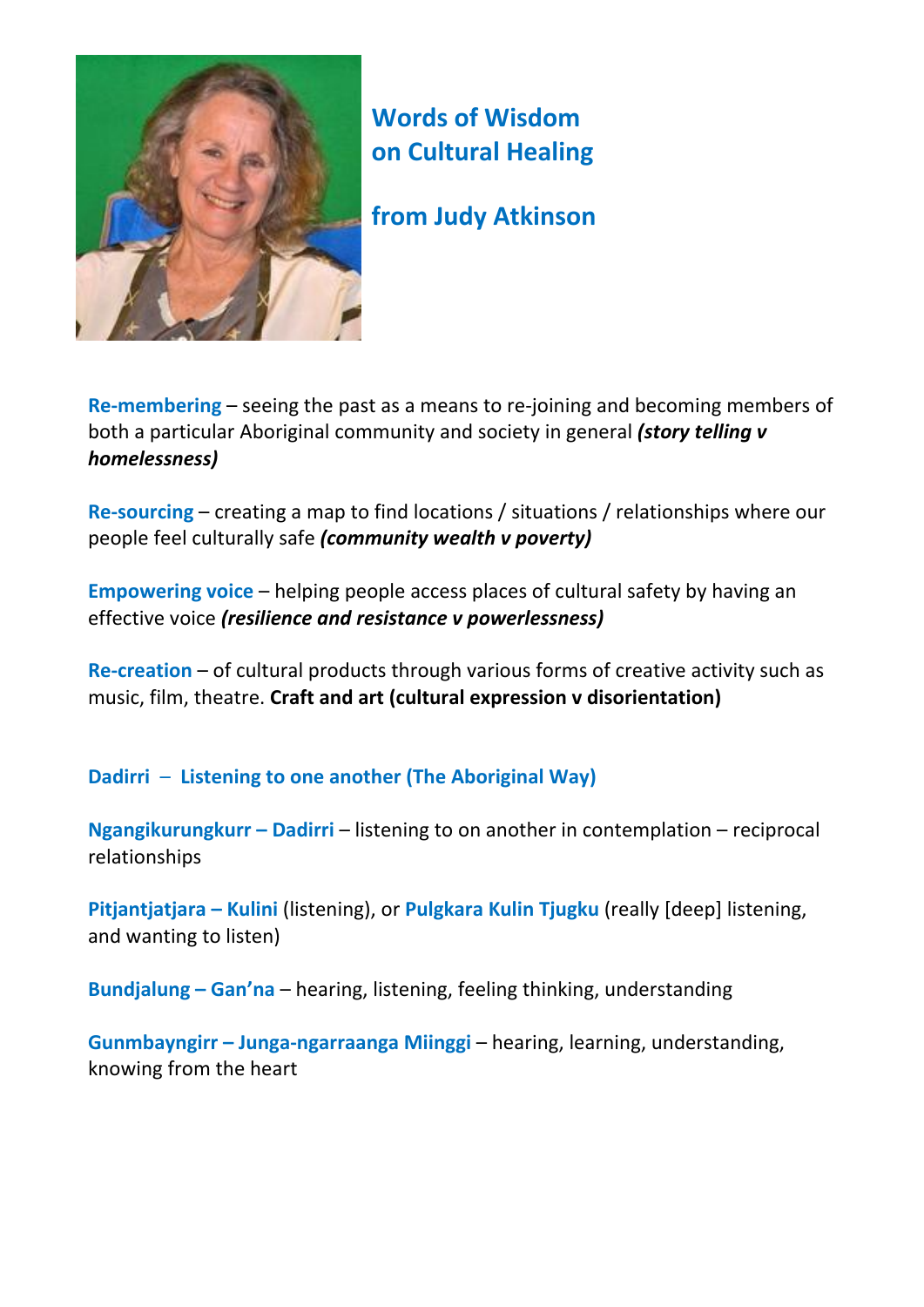

**What is Dadirri?**  *Edited version adapted from the writings of Miriam‐Rose Ungunmerr.*

*Dadirri.* A special quality, a unique gift of the Aboriginal people, is inner deep listening and quiet still awareness. *Dadirri* recognises the deep spring that is inside us. It is something like what you call contemplation.

The contemplative way of *Dadirri* spreads over our whole life. It renews us and brings us peace. It makes us feel whole again. In our Aboriginal way we learnt to listen from our earliest times. We could not live good and useful lives unless we listened.

We are not threatened by silence. We are completely at home in it. Our Aboriginal way has taught us to be still and wait. We do not try to hurry things up. We let them follow their natural course – like the seasons. We watch the moon in each of its phases. We wait for the rain to fill our rivers and water the thirsty earth. When twilight comes we prepare for the night. At dawn we rise with the sun.

We watch the bush foods and wait for them to open before we gather them. We wait for our young people as they grow, stage by stage, through their initiation ceremonies. When a relation dies we wait for long time with the sorrow. We own our grief and allow it to heal slowly. We wait for the right time for our ceremonies and meetings. The right people must be present. Careful preparations must be made.

We don't mind waiting because we want things to be done with care. Sometimes many hours will be spent on painting the body before an important ceremony.

We don't worry. We know that in time and in the spirit of Dadirri (that deep listening and quiet stillness) the way will be made clear.

We are like the tree standing in the middle of a bushfire sweeping through the timber. The leaves are scorched and the tough bark is scarred and burnt, but inside the tree the sap is still flowing and under the ground the roots are still strong. Like that tree we have endured the flames and we still have the power to be re‐born.